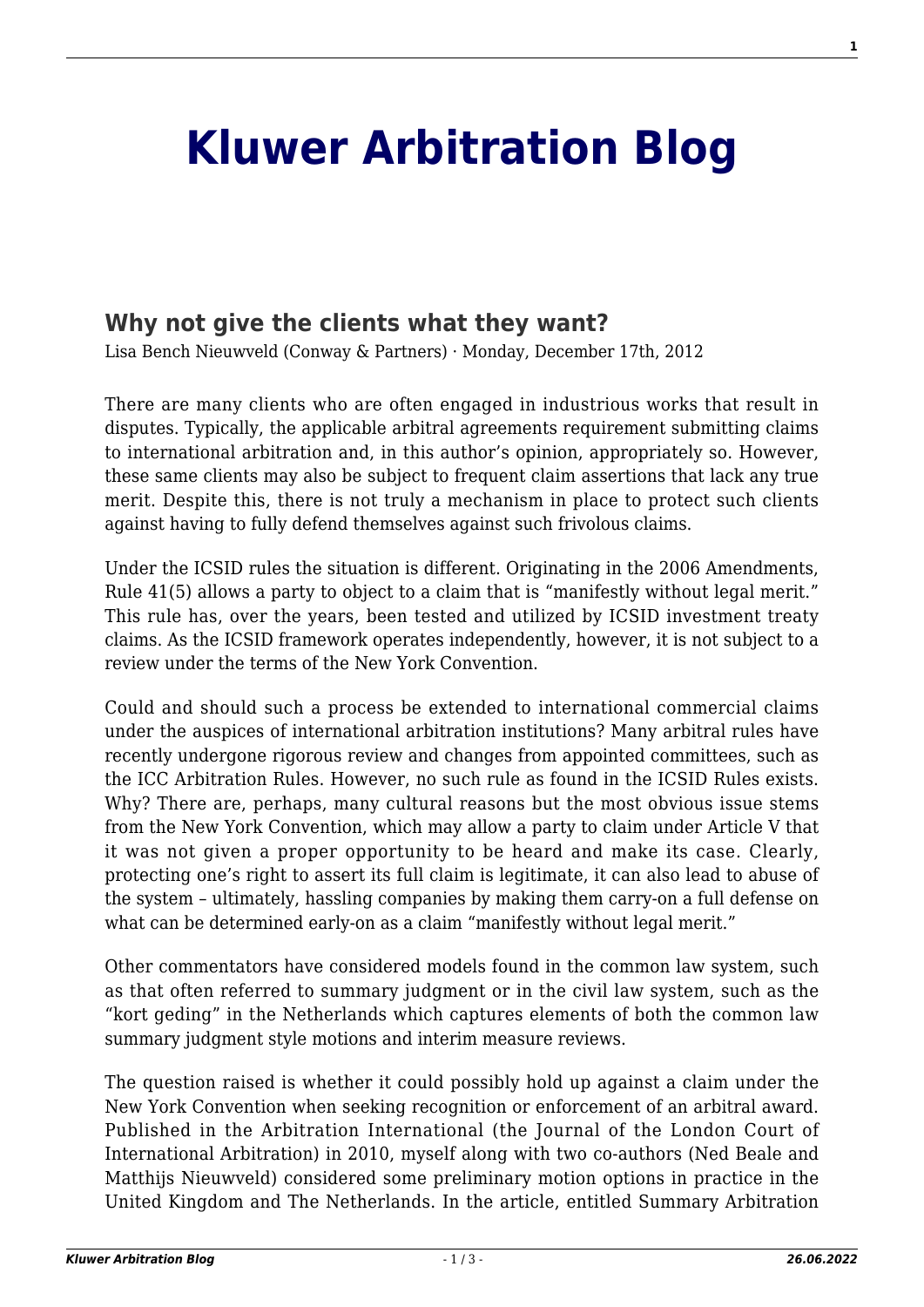Proceedings: A Comparison Between the English and Dutch Regimes, "The authors recognize that the Dutch kort geding procedures should be distinguished from the English summary judgment procedure, having a requirement of urgency, as opposed to a strong case on the merits, and producing, at least technically, only interim remedies. However, given that interim awards resulting from arbitration kort geding procedures are often not challenged in subsequent main proceedings, in reality such an interim award often amounts to a final, summary, disposition of the claim. Specific provision for arbitration kort geding procedures make such 'summary' dispositions fairly frequent in the Netherlands, and also on the authors' analysis protect against risk of being refused recognition and enforcement under the New York Convention.

Given that arbitral summary judgment is relatively rare in England, and that on the authors' analysis there is a risk of such awards being appealed to the English court or refused recognition and enforcement under the New York Convention, the authors conclude that there is a good argument for specifically providing for summary judgment in the 1996 Act and/or the LCIA Rules. Obviously, whether a tribunal would exercise such a power would remain in the tribunal's discretion, but in the authors' opinion an express statement of the tribunal's powers in this regard would be a useful clarification of the law." (Ned Beale, Lisa Bench Nieuwveld, and Matthijs Nieuwveld, 26/1 Arbitration International 159 (2010)).

Furthermore, there is no precedent – looking to the ICSID examples can give arbitrators something to rely on when considering using a rule that would allow earlyon review of the merits. What is crucial is finding a way to satisfy the NY Convention Article V(b) wherein the party may seek setting aside the arbitral award because the party was "unable to present his case."

Surely, this can be worked around? The parties can "adequately" present their case while clearly demonstrating early on whether there are sufficient merits to press forward with a full-blown arbitration? I have no doubt this sparks controversy arising from all of our legal system biases, etc., but thoughts would be interesting to hear – is it ever possible to follow the ICSID example when constrained by the NY Convention? If so, how?

## **Profile Navigator and Relationship Indicator**

 $\mathcal{L}_\text{max}$ 

*To make sure you do not miss out on regular updates from the Kluwer Arbitration Blog, please subscribe [here](http://arbitrationblog.kluwerarbitration.com/newsletter/). To submit a proposal for a blog post, please consult our [Editorial Guidelines.](http://arbitrationblog.kluwerarbitration.com/editorial-guidelines/)*

Offers 6,200+ data-driven arbitrator, expert witness and counsel profiles and the ability to explore relationships of 13,500+ arbitration practitioners and experts for potential conflicts of interest.